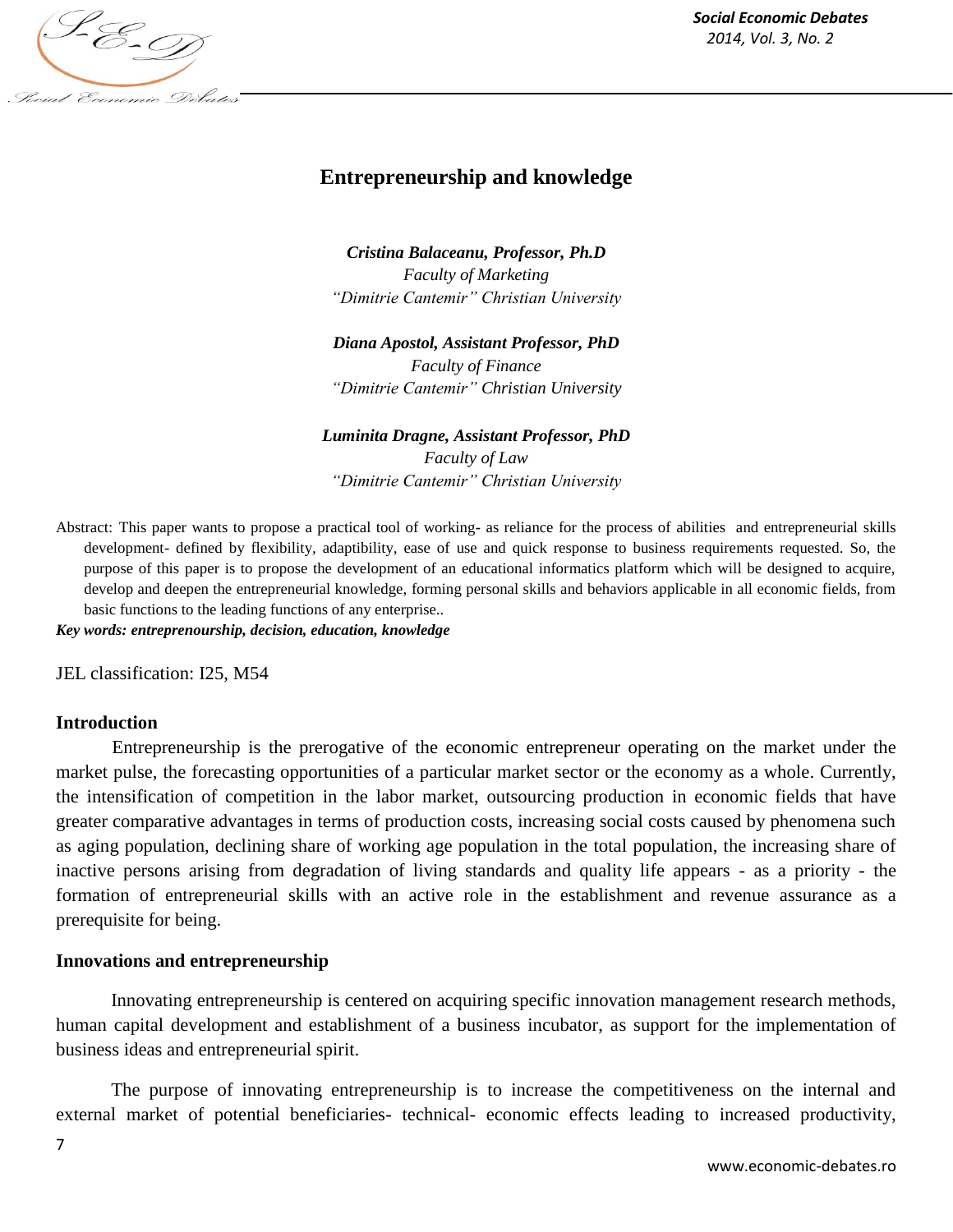accessibility to labor markets, increased interest in business and entrepreneurship idea. By applying the innovating entrepreneurship specific principles, it will be assured the evaluation and the development of the entrepreneur's economic performances.

In fact, the educational problem consists in the fact that that the educational market is non-functional, being in total absonant with the working market, which affects the quality of life and of the living standards. The educational system must stimulate the entrepreneurship and the innovation, encourage taking risks, the process of making decisions based on predictable or unpredictable risks, to develop incubators for the entrepreneurship stimulation and for the stimulation of responsiveness to agents in the socio-economic environment. Besides, in any society is essential to develop the educational system on educational levels to pursue vocational, skills-based, interests-based on each person fields aware of its value and usefulness while the time investment in education. At the same time, the economic environment will benefit by competitive, specialized, productive, flexible, dynamic workforce, leading to increase economic welfare, hence the quality of life.

**The current knowledge stage of entrepreneurship** is reflected in the low level of entrepreneurial development in Romania, revealed, among other things, by the reduced density of SMEs reported to the population, namely the value of 24 IMM-uri/1000 inhabitants below the average of 42 SMEs/1000 inhabitants of Europe. According to the study "Promoting entrepreneurship as a key factor for economic development" by Post-Privatization Foundation (October 2012) or GEM Global Report 2012 in Romania only 4% of businesses are on their own (entrepreneurial), compared to 9% in U.S., 8% Latin America, 5% in North Africa and Middle East, 13% sub-Saharan Africa, 10% in South Asia and Asia Pacific, European Union 7%, 6% non EU.

Currently, the educational road has a dominant theoretical character, which decreases the resilience of young graduate on labor market. As such, it requires a greater number of hours of practical training in specialized fields, participation in internships, volunteer programs aiming to develop entrepreneurial skills and abilities. Employers feel the need of an appropriate labor market tendency-based and economic specialization in and with practical specific skills for the activity field, generally being desirable to any employer a train graduate, both in terms of savings due to the reduction of hours of practical training during the probationary period, early-career and in terms of efficiency.

Entrepreneurship development bottlenecks are caused by socio-economic actual conditions that require the active involvement of workforce in programs and entrepreneurship activities to compete at the premises to obtain sufficient revenue growth to meet societal needs. Essentially, due to the proliferation of the current financial crisis, the employment is in a declining state pressure on the labor market which will be balanced by the combined effort of all economic actors: the state through policy measures to support entrepreneurship through specific levers, fiscal, monetary, population by realizing the necessity of entrepreneurship education, businesses, facilitating the access of entrepreneurs on labor markets in terms of fair, loyal competition.

The innovating entrepreneurship role is to discover what does not work in the economy and / or to solve economic problems by: change the system, dissemination solution, namely the determination of the company to identify and pursue new avenues of action. More specifically, the innovating entrepreneurship education aims to educate and to support entrepreneurial talent management to improve the management practices that will ensure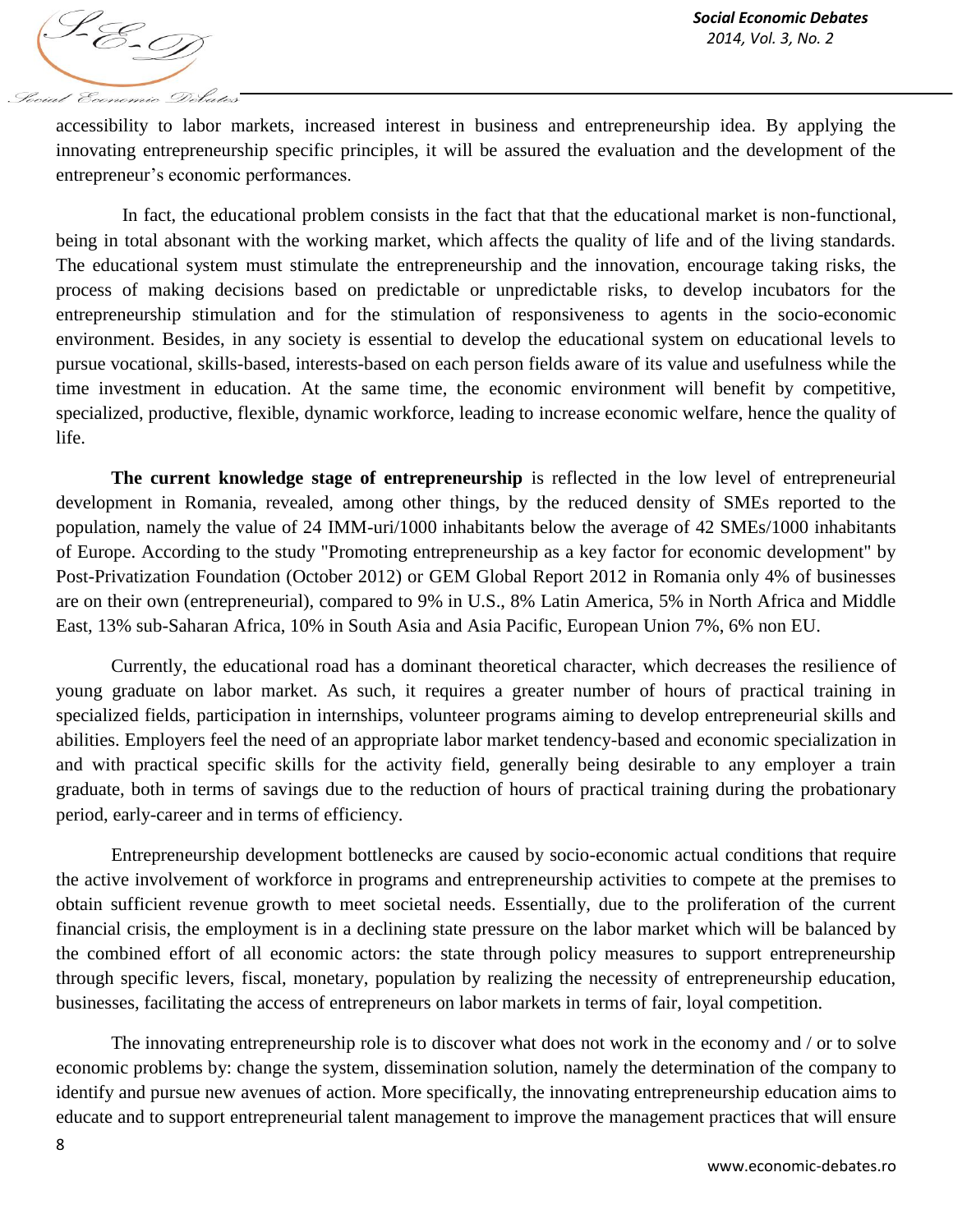S-E-D Social Economic Debates

a competitive business environment. In these conditions, future entrepreneurs will acquire skills enabling them to rationally use the financial, materials, energy, human and informative resources in line with market requirements, by the principles of sustainable development.

The innovating entrepreneur will appeal to the emotional intelligence to develop and to implement concepts that adapt to the individual needs, to improve its perception in relation to the needs of the community and the natural environment.

In highly measurement the emotional intelligence is an integrated, overall concept subsumed to the general concept of intelligence and designates the individual's ability to use emotions in a constructive, both for self-knowledge and knowledge transmission to others or the community in which he lives, in pursuit of action aimed at increasing personal and social welfare. One of the actions that highlight the benefits of emotional intelligence is the entrepreneurship. So, the entrepreneur builds constructive emotions suitable for the act of creation for its benefit and for the community's benefit, solving its problems in productive steps with economic character, attracting sympathizers and supporters. At the same time, the entrepreneur assumes leadership ambitions while his emotions regarding setting up a team, subtlety imposing entrepreneurial paths, make the general interest of the team's and community's needs.

Entrepreneur, known in the literature as an intrepid, is considered the central figure of the economy. Jean Baptiste Say consider the entrepreneur as the principal agent of economic progress, an industrial, active, educated man, ingenious inventor, inventive tiller, inventive businessman, bold man who gets involved in all in the extent that scientific discoveries are being made and the outlets expand. He is the one who, more than the normal capitalist, who gives money and collects royalties, more than a relatively passive landlord, more than a worker who receives orders on what he has to do, leads the production and distribution of wealth dominates. Thanks to the entrepreneur, shows Say, the value of the products is distributed among different productive services and various services are distributed across industries. In this way, the contractor transfers resources from an area with lower productivity in one with higher productivity and higher profit, creating therefore value.

Emotions are the foundation of communication and social relations. Therefore, the leader interested in emotionally capital growth is oriented towards the development of partnership relations with both employees and customers of its organization in order to develop affinities which, together, increase the chances of winning the organization through increased work motivation, facilitating communication, interpersonal development. Within the organization, leader's efficiency is the secondary result to its ability to generate and maintain constructive emotions such as confidence, interest, optimism, independence, enthusiasm that may cause effective behaviors that could be developed and used to solve problems, innovate products and services, improve service quality and customer relations, sustainable supports individual and organizational performances.

Through emotional intelligence, by unleashing constructive emotions, the leader or the entrepreneur can approach staff / team in order to capitalize on available resources effectively and increase the competitive advantage of the organization. To the extent that empathy creates value and utility of labor, leader will direct its own emotional states to creative, durable and equitable actions.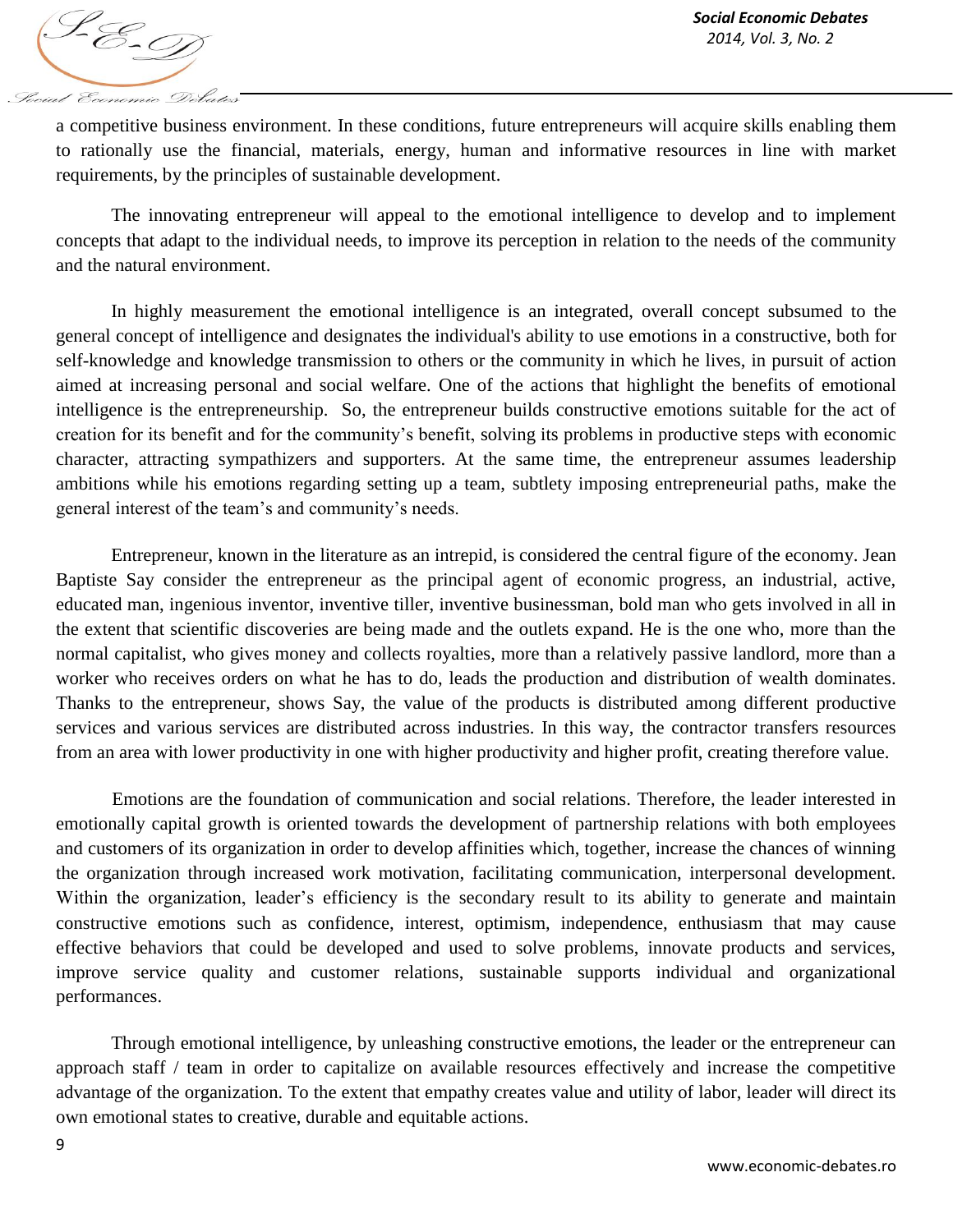S-E-D Social Economic Debates

From an entrepreneur's position it is a main condition to optimize the proportion costs-benefits. So, the inovative entrepreneur will develop those business oportunities that will increase his winning chances, without harming the comunity's sustainable development interests. Business, from this point of view, create development oportunities for the comunity, createworkplaces.

Any modern business, regardless of profile, size, ownership and socio-economic space in which it operates, requires a management style based on flexibility, dynamism and foresight, which is unthinkable without a complex, operative and quality information to underpin decision making. In order to increase the competitiveness of internal and external business it is necessary to improve information flows existing at the level of socio-economic structures and to provide methods to substantiate the business, and use information technology to innovate the field, given the strategies defined at European level.

In this context, innovative entrepreneurship comes in support for the business field, in an original and easily accessible way, giving information for an effective management and for an efficient organization of entrepreneurial activity, as a support of the development of a sustainable economy that respects the environment and involves precise inputs application in time and space. In the spirit of the above, the novelty of the innovative entrepreneurship lies in:

- creating an interface between R & D system and business environment, which provides tools and techniques for reliable work, easy to use and extremely useful for providing risk assessment, planning and managing control functions;
- providing information with higher quantitative and qualitative valencies, in terms of accuracy, reality, timeliness, response speed, form of presentation, completeness and information cost;
- "smart" decision making when wanted ("just-in-time"), which require a monitoring performance and a complete view of the business, in real time, updated and integrated information, modification and reorganization of any process;
- implementation of mathematical and social-economic analysis models in the system, which determine the possibility of choosing the optimal variant in the specific branch of activity and provide a more reasonable correlation with resource objectives;
- remove the anachronism of economic activity, anachronism manifested by the fact that most of the time is used for routine activities (such as accounting, data processing and reporting, etc.) and not for the work of specialized technical information, analysis and forecasting of economic phenomenons and processes that are of interest activity;
- substantiation of applications that provide all the economic information needed to increase competitiveness of a business by offering concrete alternatives and accurate response to the problems created in this activity.

## **Conclusions**

The necessity to stimulate entrepreneurship policy starts from the need to develop the business environment by promoting and supporting innovative business ideas, with a favorable impact on the individual, community and environment. Through innovative entrepreneurship it is aimed to create a structure for implementing business using easy, modern, suitable tools to a contractor who knows the market and its development prospects.